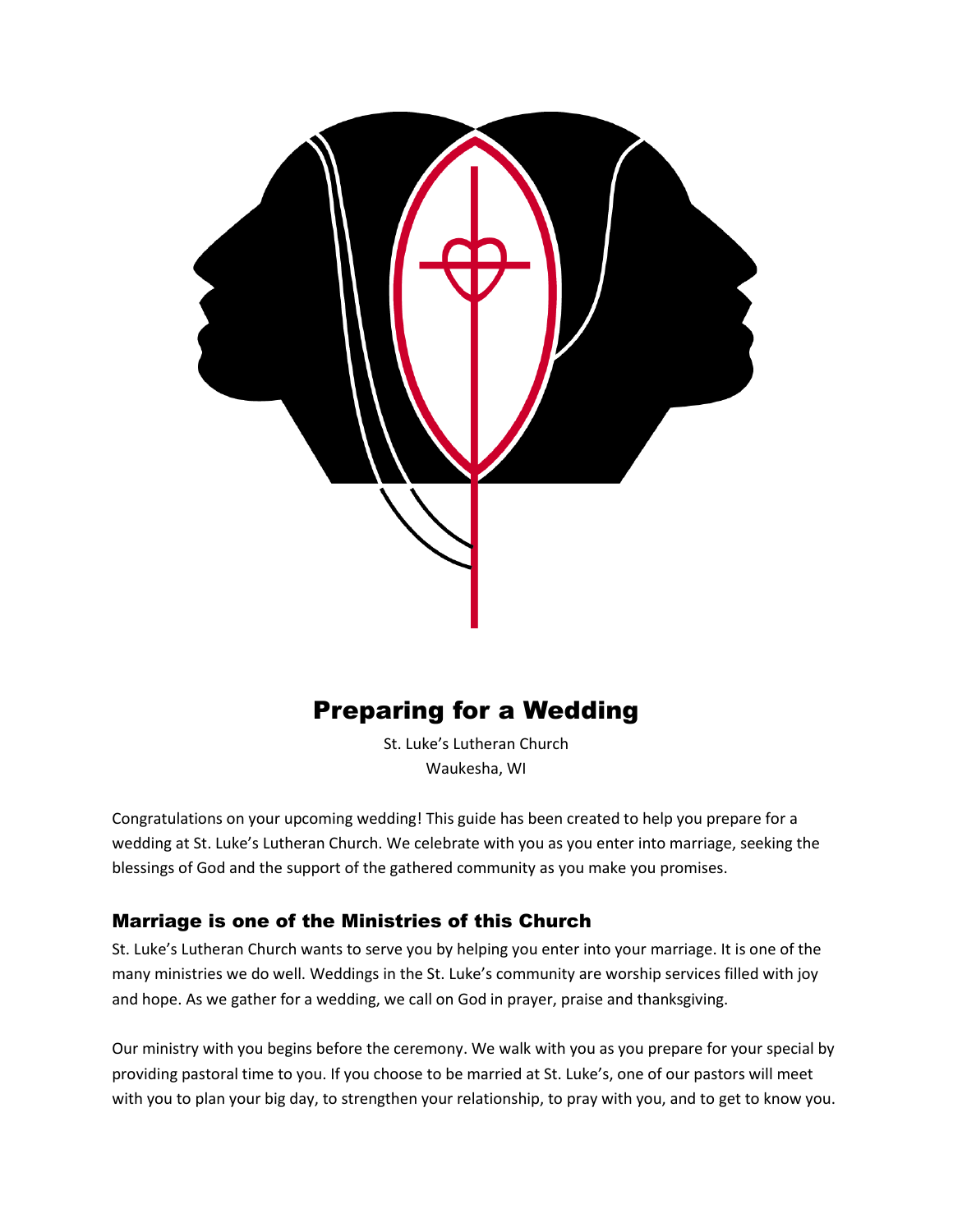## Who May Be Married at St. Luke's?

If you want a Christian wedding, you may be married at St. Luke's. Membership is not a requirement. We are in the community to serve. This ministry is offered by our community of faith for those who wish to be supported by the Christian ministry St. Luke's offers. In addition, our pastors are able to serve you in other locations, as well.

# How Do You Begin Planning a Wedding at St. Luke's?

We invite couples to explore weddings at St. Luke's by reading this information and then talking with one of our pastors to arrange a date for their ceremony. Our pastors will work with you to arrange a date for your ceremony. While most weekends are available and appropriate for weddings to happen, there are times in the year when our ministry is not able to accommodate every request. Examples of weekends that our wedding ministry is not available include Holy Week and weekends when other large events are already scheduled. You secure your date by paying the wedding deposit. Usually, we are able to accommodate most requested dates.

## Who will Preside at Your Wedding?

A St. Luke's pastor presides at all weddings held at St. Luke's. If you wish to have an additional Christian pastor participate in your wedding service, please talk with St. Luke's pastor about this. We will call the other pastor to make that invitation for you. Our pastor will still preside at weddings, as the one called to our community of faith to do these ministries.

# Preparing For Your Wedding

Prior to your wedding, our pastor meets with couples being married at St. Luke's three or four times. These meetings are central to our ministry to you. It is our way of getting to know you, providing you with structured times of Christian reflection on your relationship, hopes and dreams, and equipping you with relationship tools to strengthen your relationship. We will use a relationship-strengthening tool called *Prepare-Enrich* during our meetings. We'll also discuss the order and logistics of the ceremony at these meetings. Please schedule your first meeting with the Pastor three months prior to your wedding. Other meetings, to meet our pastor and work on the planning process, can and should begin earlier.

## Musicians and Music for the Ceremony

Normally, St. Luke's organist provides music for weddings. You will need to contact our organist as soon as you have your wedding scheduled to check on his/her availability. At least three months prior to your wedding you should meet with him/her to discuss music. The normal fee for the organist will be \$150. This fee covers one music consultation, playing at rehearsal if needed, and the wedding service. If a separate rehearsal is needed with a soloist, the fee will be raised by \$50. Normally, the organist will provide a fifteen-minute prelude, and a postlude music that continues until all people have left the nave.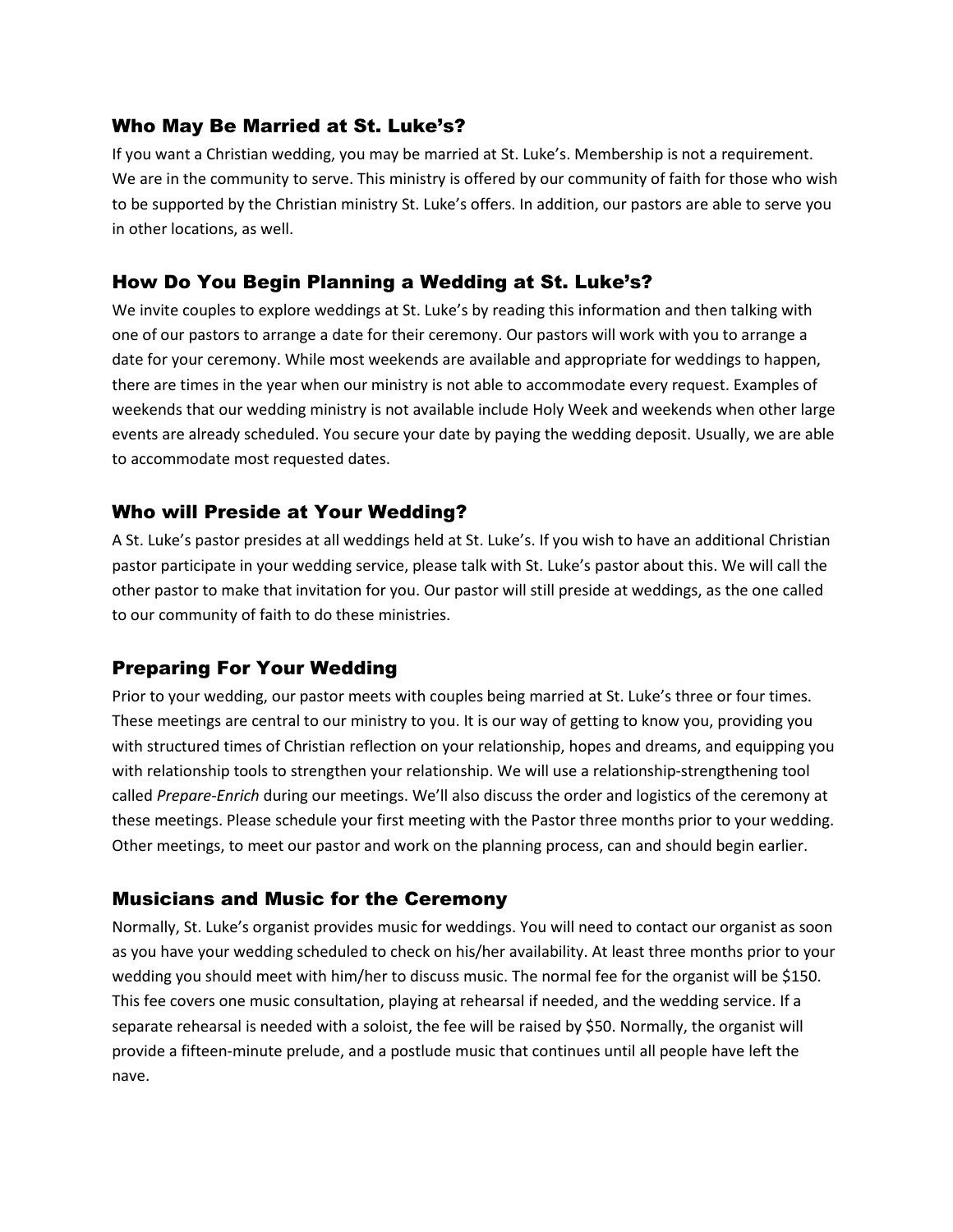Guest musicians and soloists are welcome to be a part of the wedding ceremony. All musical selections are to be discussed with the Music Director of St. Luke's and chosen for appropriateness within a Christian worship service. We strongly discourage recorded music at your wedding ceremony. Secular music – music not written for use in the church is not allowed in a wedding service.

If you are wondering whether a vocal selection is appropriate for your wedding, here is a tip: If you can answer "yes" to any of the following questions, the music is probably appropriate:

- Does the music/text reflect praise and/or thanksgiving to God?
- Is the song based on, or does it reflect a scriptural theme?
- Is this song in the form of a prayer?

Since the wedding service is a worship service, it is appropriate for those gathered to sing together. A hymn also adds to the sense of participation in the service by those attending. Hymns may be sung in place of other vocal music or instrumental processional and recessional.

# The License

Prior to your wedding, you need to present your marriage license from the state of Wisconsin. You should deliver it to the church office no later than seven days prior to your wedding. Please check with the local courthouse early enough to meet any waiting period requirements.

## Planning the Ceremony

As a Christian ceremony within a Lutheran congregation, there are basic elements of the service that will be consistently followed. These allow us to keep the proclamation of God's love through Jesus Christ central to our gathering. At the same time, our wedding service opens doors to possibilities and does not exclude creativity. Our pastor will discuss options with you as you meet to plan your wedding.

## Decorations for the Ceremony

St. Luke's worship center is a beautiful place to be married. We invite you to place floral arrangements and other decorations you may wish in our worship center. Because of the sanctity of our altar area, we ask that only real flowers be used in the area around the altar (in the chancel area.) Please discuss your decorating hopes with our pastor.

## Rehearsals

Couples regularly have a rehearsal prior to the ceremony, unless it is a very small wedding. These rehearsals usually happen the night before. They can also be done the morning of the ceremony, or an hour and a half prior to a service. Rehearsals typically take about an hour, once they are underway. Our Pastor will schedule an hour and a half for this on his/her calendar.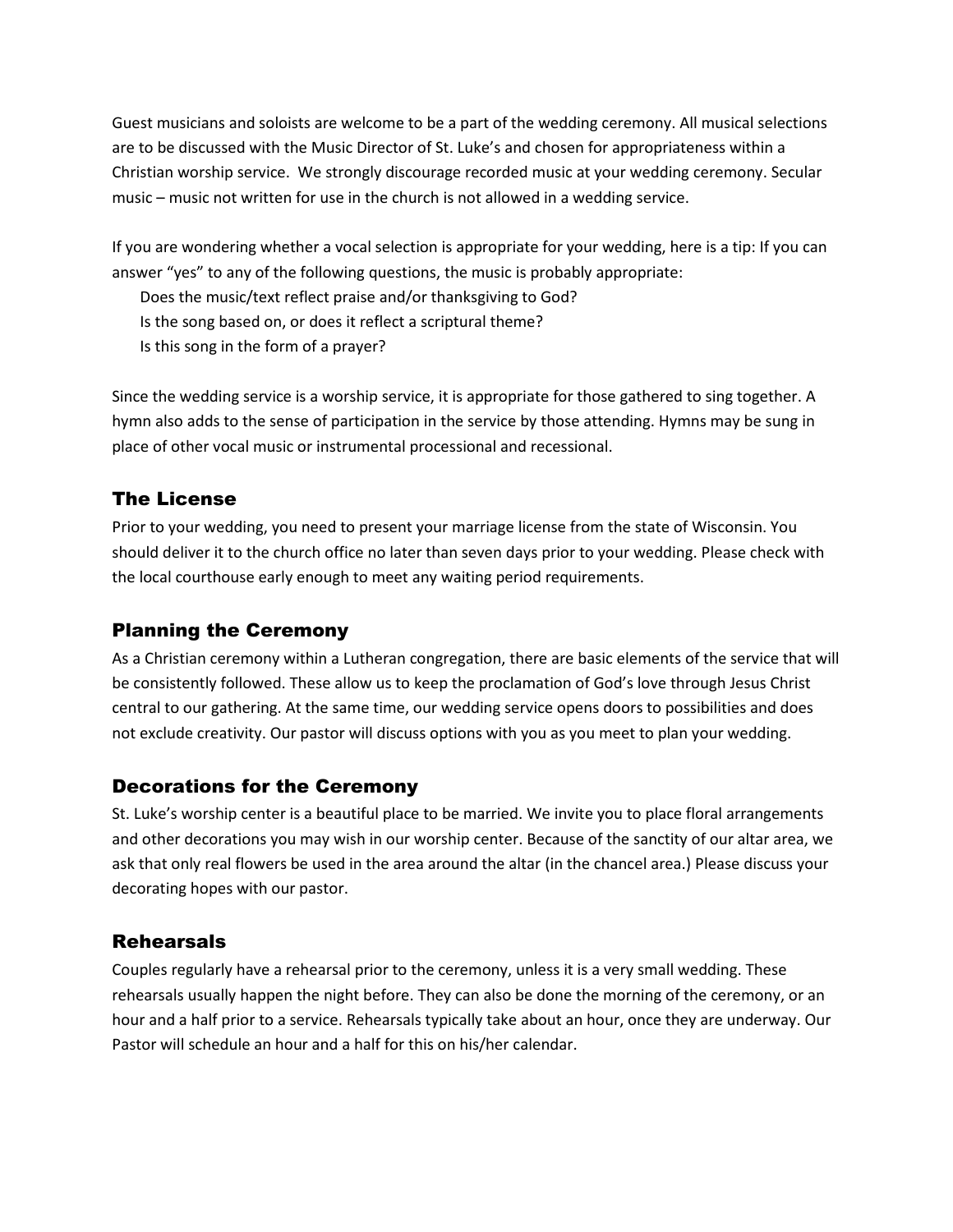## Offsite Weddings

Weddings in other locations are a beautiful way to celebrate a marriage. Our Pastor is available to travel to nearby venues and perform the ceremony in that space. A rehearsal can also be arranged in that space, if the couple makes those arrangements with those responsible for scheduling and communicates this with our pastor. Note that if the wedding is farther than a ten or fifteen minute drive (one way) from the church, there will be an additional fee for mileage and time. Venues that are fifteen minutes to thirty minutes away will be an additional seventy-five dollars. If the venue is thirty minutes to an hour away, an additional one hundred fifty dollars is charged. If the couple wishes to do a destination wedding, beyond an hour from the church, special arrangements can be made. Time of drive will be calculated using google maps, with St. Luke's set as the originating location.

# Using a Unity Candle

We honor requests to use unity candles and other symbols of unity during your ceremony. If you make use of a unity candle, you will need to provide it along with two tapers (side candles) and any needed stands for the candles. Please feel free to include floral or greenery arrangements around your candles, if you choose. We do ask, however, that all candles used be dripless.

## Ushers

Ushers are the first line of hospitality at a wedding service. A minimum of two ushers, four is always preferable, is necessary in order to seat and dismiss worshipers. Ushers should be mature people, as the nature of their task requires confidence and decisiveness. Ushers should be present at the rehearsal to be oriented to their tasks. It is the couple's responsibility to communicate with ushers their responsibilities.

## **Bulletins**

Printed bulletins help inform guests of the order of worship and the names of participants in the worship service. Couples can provide their own or may request that the church prepare them on their behalf. All costs of bulletin preparation and printing are the responsibility of the couple.

# Photography and Videotaping

Weddings are big days to be remembered and photography is an important part of the day. We invite you to take pictures before or after the ceremony. If doing pictures prior to the service, you should plan to be done 30 minutes before the wedding service is scheduled to begin. When doing photos after the service, please be done within an hour following the service. Videotaping the ceremony is best done from the balcony on a stationary tripod. Please instruct your photographer, family and friends not to use flash photography during the wedding service.

# Changing Rooms

We provide wedding parties with two rooms in which to change clothes and gather prior to the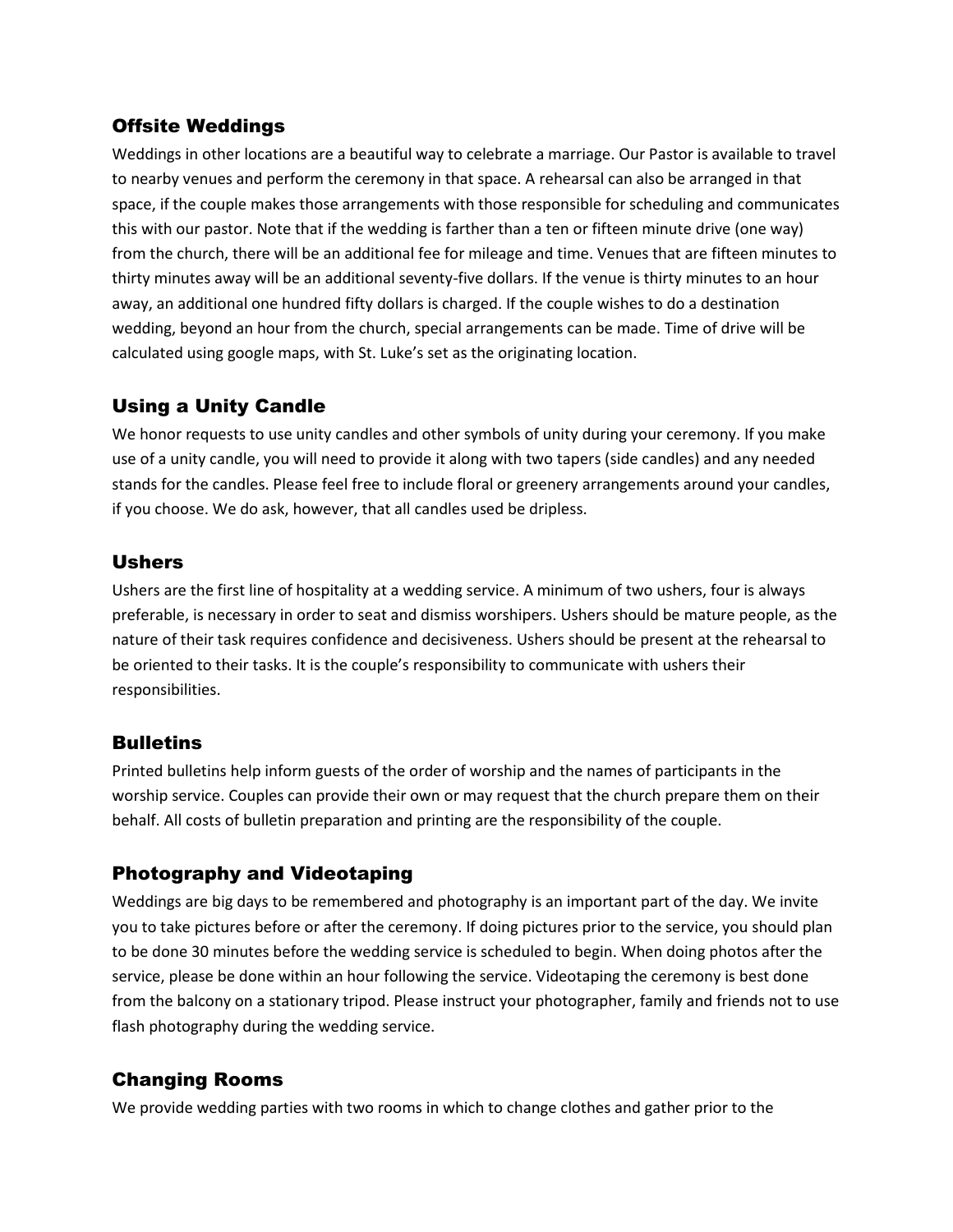wedding. These rooms can be locked and keys can be provided to you to secure your belongings, if arrangements to do so are made prior to the rehearsal. To make it easier for you, you can bring gowns and other supplies to the church at the time of the rehearsal. At the end of the wedding, the keys must be returned.

# Throwing Rice or Bird Seed

Originally the throwing of rice was believed to increase fertility, connecting female reproduction to the life-bearing grain. When it was discovered that rice is fatal to the birds who later eat it from the sidewalks, people started throwing birdseed. While this may be more ecologically sound, it has lost its original symbolism. It is St. Luke's policy that rice, birdseed, confetti or other similar material may not be thrown anywhere on church property. Bubbles may be used outside.

# Inviting the Pastor to Your Reception and/or Rehearsal Dinners.

Our pastor wants to celebrate with those known in the congregation. However, it is not always possible for him/her to attend your rehearsal dinner and/or your wedding reception. This can be due to prior commitments, emergencies or for other reasons. If you would like the pastor and/or the musicians and their spouses to attend such events, please invite him/her well in advance (at the same time you send your other invitations is customary). This will give him/her time to respond to your invitation. If an invitation is not received early, our pastor will not know if his is invited.

# Fees: Covering a Portion of St. Luke's Costs

St. Luke's provides a valuable ministry to couples being married in our community. We charge minimal fees to cover a portion of what it costs to have a wedding. The following fee chart reflects current fees for weddings at St. Luke's. These fees are subject to change. Couples are asked to pay fees charged no later than seven days prior to their wedding, according to the fee schedule in place at the time of the ceremony.

When you schedule your wedding at St. Luke's, you will be asked to pay a non-refundable facility use fee of \$250 to reserve the sanctuary for the date of your wedding. This fee is non-refundable. Your date will not be fully scheduled until payment of this fee has been received by the church office.

You are responsible for making checks payable to necessary individuals or groups involved in your wedding. All checks must be brought to the church office no later than seven days before your wedding. All monies paid are non-refundable if the wedding is canceled seven days or less prior to the scheduled date of your wedding.

# Fees

| Sanctuary/Chapel | \$250 |
|------------------|-------|
| Pastor           | \$250 |